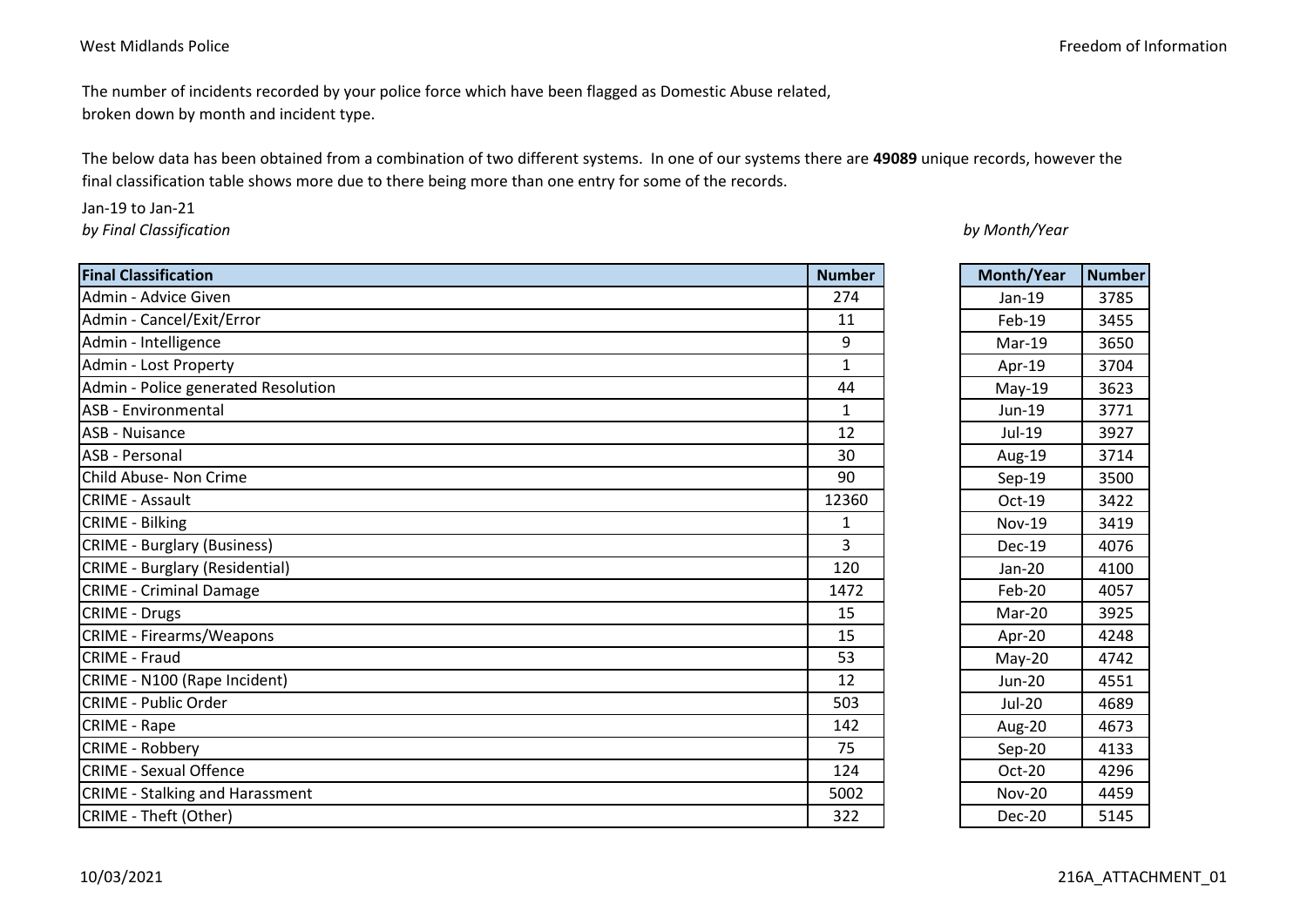| CRIME - Theft (Shops & Stalls)             | 3              | $Jan-21$     | 4501   |
|--------------------------------------------|----------------|--------------|--------|
| <b>CRIME - Theft from Motor Vehicle</b>    | 9              | <b>Total</b> | 101565 |
| <b>CRIME - Theft of Motor Vehicle</b>      | 71             |              |        |
| Dangerous Dog                              | 2              |              |        |
| Duplicate                                  | 15             |              |        |
| OOF Police generated Activity              | 8              |              |        |
| PSW - Abandoned Call                       | 18             |              |        |
| PSW - Animals/Wildlife                     | 1              |              |        |
| PSW - Civil Dispute                        | 41             |              |        |
| PSW - Concern for Safety                   | 718            |              |        |
| PSW - Domestic Incident                    | 3              |              |        |
| PSW - Domestic Incident (NON- CRIME)       | 27722          |              |        |
| PSW - Fraud                                | 10             |              |        |
| <b>PSW - Hoax Call</b>                     | 7              |              |        |
| <b>PSW</b> - Mental Health                 | $\overline{2}$ |              |        |
| <b>PSW</b> - Missing Person                | 10             |              |        |
| PSW - Sudden Death                         | 1              |              |        |
| PSW - Suspicious Activity/Premises/Vehicle | 236            |              |        |
| PSW - Wanted                               | 8              |              |        |
| Task - Arrest                              | 91             |              |        |
| Task - Warrants                            | 3              |              |        |
| <b>TRANSPORT - Road Related Offence</b>    | 3              |              |        |
| Vulnerable Adult- Non Crime                | 25             |              |        |
| <b>WMP Police generated Activity</b>       | 5              |              |        |
| <b>Total</b>                               | 49703          |              |        |

| Jan-21      |       |
|-------------|-------|
| <b>otal</b> | 11565 |

| <b>Final Classification</b>                      | <b>Number</b> |
|--------------------------------------------------|---------------|
| ADMINISTRATION CANCEL/EXIT/ERROR                 |               |
| <b>IADMINISTRATION COMPLAINTS AGAINST POLICE</b> |               |
| ADMINISTRATION DUPLICATE                         | 28            |
| ADMINISTRATION LOST/FOUND PROPERTY/FOUND PERSON  |               |
| <b>IADMINISTRATION MESSAGE</b>                   | 105           |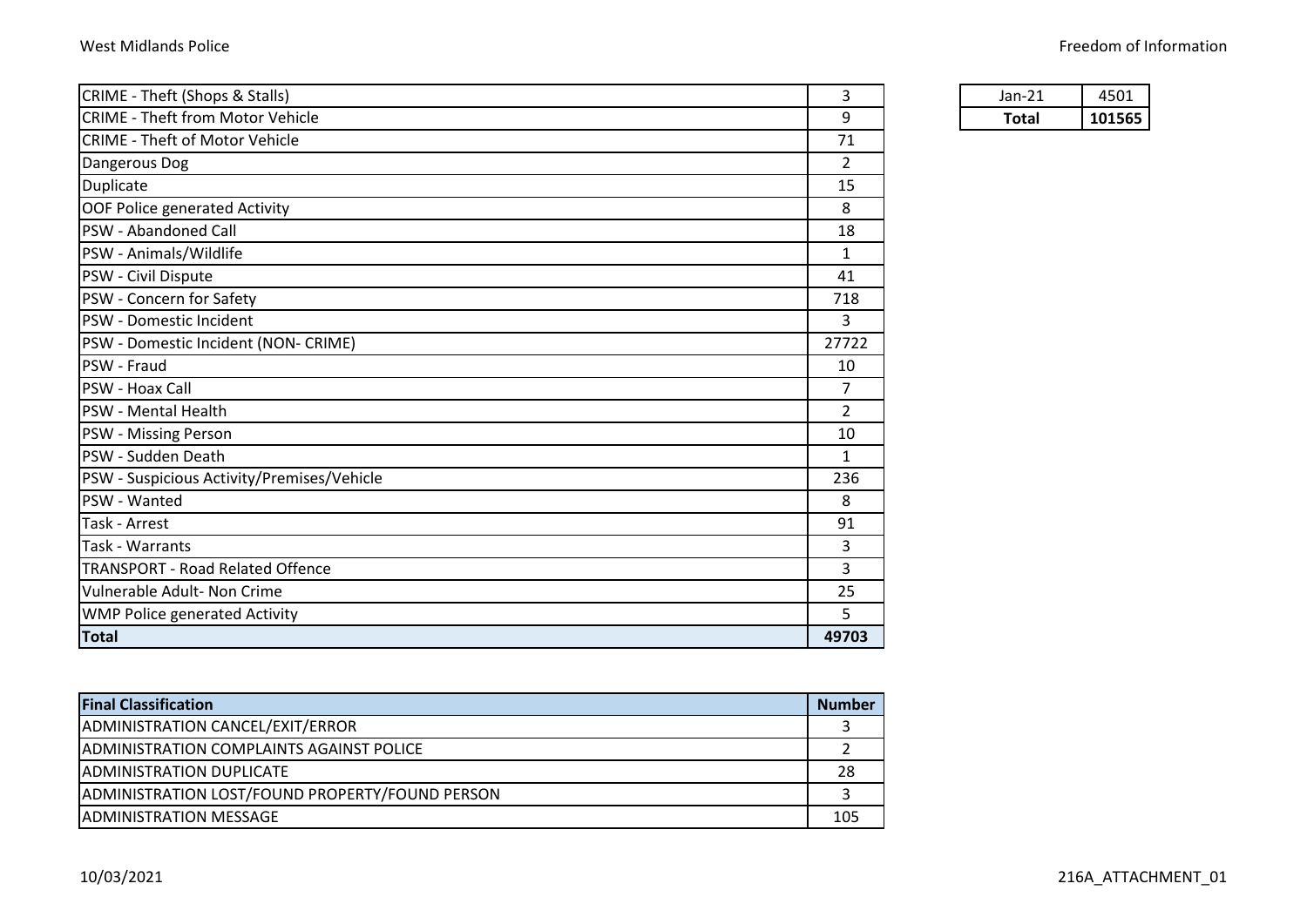| West Midlands Police | Freedom of Information |
|----------------------|------------------------|
|                      |                        |

| ADMINISTRATION POLICE GENERATED RESOURCE ACTIVITY         | 335   |
|-----------------------------------------------------------|-------|
| <b>ANTI-SOCIAL BEHAVIOUR NUISANCE</b>                     | 2     |
| <b>ANTI-SOCIAL BEHAVIOUR PERSONAL</b>                     | 16    |
| PUBLIC SAFETY/WELFARE ABANDONED CALL                      | 19    |
| PUBLIC SAFETY/WELFARE CIVIL DISPUTE                       | 106   |
| PUBLIC SAFETY/WELFARE COLLAPSE/INJURY/ILLNESS/TRAPPED     | 7     |
| PUBLIC SAFETY/WELFARE CONCERN FOR SAFETY                  | 3136  |
| PUBLIC SAFETY/WELFARE DOMESTIC INCIDENTS                  | 26534 |
| PUBLIC SAFETY/WELFARE MISSING PERSON                      | 12    |
| PUBLIC SAFETY/WELFARE MISSING PERSON-UNAUTHORISED ABSENCE |       |
| PUBLIC SAFETY/WELFARE PETS/DOMESTICATED ANIMALS           | 3     |
| PUBLIC SAFETY/WELFARE SUDDEN DEATH                        |       |
| PUBLIC SAFETY/WELFARE SUSPICIOUS CIRCUMSTANCES            | 291   |
| PUBLIC SAFETY/WELFARE WANTED/AWOL                         | 36    |
| <b>RECORDED CRIME RECORDED CRIME</b>                      | 21832 |
| <b>TRANSPORT ROAD RELATED OFFENCE</b>                     | 1     |
| TRANSPORT RTC-DAMAGE ONLY                                 | ξ     |
| <b>Total</b>                                              | 52476 |

The number of offences recorded by your police force which have been flagged as Domestic Abuse related, broken down by month, offence type and offence outcome (including not recorded/investigation active).

| <b>Offence</b>                          | <b>Number</b> | Month/Year | l Number |
|-----------------------------------------|---------------|------------|----------|
| ADMINISTER NOXIOUS THING TO INFLICT GBH |               | $Jan-19$   | 2942     |
| ADMINISTER NOXIOUS THING W/I            | 20            | $Feb-19$   | 2816     |
| ADMINISTER NOXIOUS THING-ENDANGER LIFE  |               | $Mar-19$   | 3159     |
| <b>ADMINISTER POISON W/I</b>            |               | Apr- $19$  | 3159     |
| ADMINISTERING A SUBSTANCE WITH INTENT   |               | $Mav-19$   | 3212     |
| <b>AFFRAY</b>                           | 28            | $Jun-19$   | 3209     |

*by Offence by Month/Year*

| <b>Month/Year</b> | <b>Number</b> |
|-------------------|---------------|
| $Jan-19$          | 2942          |
| Feb-19            | 2816          |
| Mar-19            | 3159          |
| Apr-19            | 3159          |
| May-19            | 3212          |
| Jun-19            | 3209          |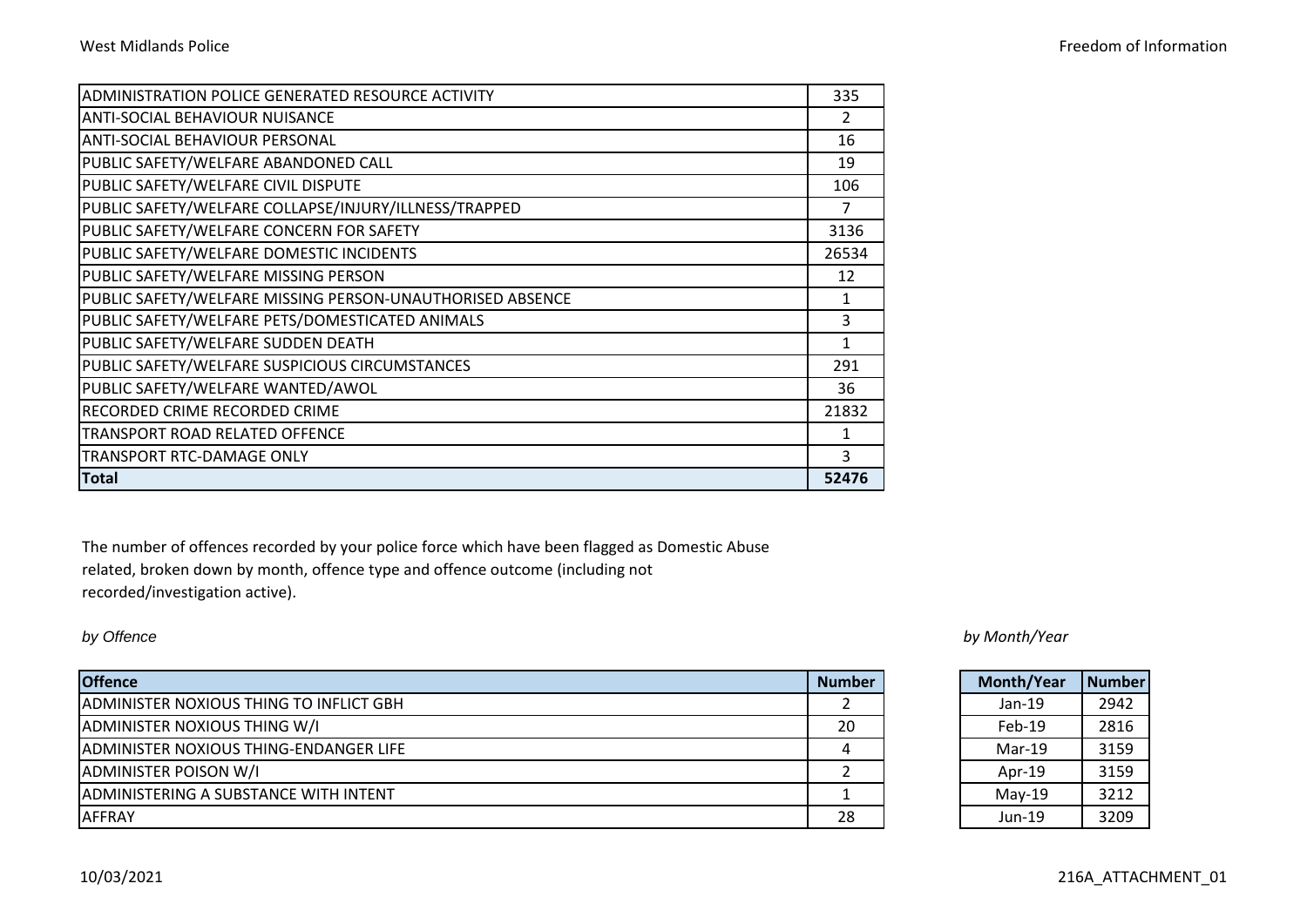| AGG VEH TAKE DRIVE - NOT CAUSE DEATH                                       | 149            | Jul-19        | 3509  |
|----------------------------------------------------------------------------|----------------|---------------|-------|
| <b>AGGRAVATED BURGLARY RESIDENTIAL</b>                                     | 13             | Aug-19        | 3457  |
| AGG-TAKE M/VEH W/O CONSENT CAUSE DEATH                                     | $\overline{2}$ | $Sep-19$      | 3258  |
| AID/ABET ATTEMPTED SUICIDE                                                 | $\mathbf{1}$   | Oct-19        | 3324  |
| ARRANGE OR FACILITATE TRAVEL OF ANOTHER PERSON WITH A VIEW TO EXPLOITATION | 8              | <b>Nov-19</b> | 3283  |
| <b>ARSON</b>                                                               | 50             | $Dec-19$      | 3726  |
| ARSON - RECKLESSLY ENDANGER LIFE                                           | 4              | Jan-20        | 3977  |
| <b>ARSON W/I TO ENDANGER LIFE</b>                                          | 29             | Feb-20        | 3878  |
| <b>ASSAULT OCCASION ABH</b>                                                | 20783          | Mar-20        | 3540  |
| ASSAULT ON A FEMALE 13+ BY PENETRATION                                     | 116            | Apr-20        | 3545  |
| ASSAULT ON A MALE 13+ BY PENETRATION                                       | 5              | $May-20$      | 4233  |
| ASSAULT W/INT TO ROB-PERSONAL PROPERTY                                     | 23             | Jun-20        | 4422  |
| <b>ATT CRIMINAL DAMAGE-DWELLING</b>                                        | 4              | $Jul-20$      | 4774  |
| ATTEMPT AGGRAVATED BURGLARY RESIDENTIAL                                    | $\mathbf{1}$   | Aug-20        | 4993  |
| <b>ATTEMPT ARSON</b>                                                       | $\overline{2}$ | Sep-20        | 4463  |
| <b>ATTEMPT ARSON W/I TO ENDANGER LIFE</b>                                  | $\overline{7}$ | Oct-20        | 4622  |
| <b>ATTEMPT BLACKMAIL</b>                                                   | $\overline{2}$ | <b>Nov-20</b> | 4998  |
| <b>ATTEMPT BURGLARY RESIDENTIAL</b>                                        | 50             | Dec-20        | 5609  |
| IATTEMPT CRIMINAL DAMAGE - RESIDENCE                                       | 8              | $Jan-21$      | 5557  |
| <b>ATTEMPT CRIMINAL DAMAGE OTHER</b>                                       | 5              | <b>Total</b>  | 97665 |
| <b>ATTEMPT CRIMINAL DAMAGE TO VEHICLE</b>                                  | 11             |               |       |
| ATTEMPT KIDNAPPING                                                         | 4              |               |       |
| IATTEMPT MALICIOUS WOUNDING                                                | $\overline{2}$ |               |       |
| ATTEMPT MURDER VICTIM UNDER 1 YR OLD                                       | $\mathbf{1}$   |               |       |
| ATTEMPT MURDER-VICTIM 1 YR OLD OR OVER                                     | 42             |               |       |
| <b>ATTEMPT PERVERT COURSE OF PUBLIC JUSTICE</b>                            | 5              |               |       |
| <b>ATTEMPT RAPE MALE 16 OR OVER</b>                                        | 5              |               |       |
| <b>ATTEMPT RAPE OF FEMALE 16 OR OVER</b>                                   | 71             |               |       |
| ATTEMPT RAPE OF FEMALE CHILD AGED 13-15                                    | $\mathbf{1}$   |               |       |
| ATTEMPT RAPE OF FEMALE CHILD UNDER 13 BY A MALE                            | $\mathbf{1}$   |               |       |
| <b>ATTEMPT THEFT FROM PERSON</b>                                           | $\overline{2}$ |               |       |
| <b>ATTEMPT THEFT OF MOTOR VEHICLE</b>                                      | $\mathbf{1}$   |               |       |
| <b>ATTEMPT THEFT OTHER</b>                                                 | $\overline{2}$ |               |       |

| Jul-19        | 3509  |
|---------------|-------|
| Aug-19        | 3457  |
| Sep-19        | 3258  |
| Oct-19        | 3324  |
| Nov-19        | 3283  |
| Dec-19        | 3726  |
| Jan-20        | 3977  |
| Feb-20        | 3878  |
| Mar-20        | 3540  |
| Apr-20        | 3545  |
| May-20        | 4233  |
| Jun-20        | 4422  |
| $Jul-20$      | 4774  |
| Aug-20        | 4993  |
| Sep-20        | 4463  |
| Oct-20        | 4622  |
| <b>Nov-20</b> | 4998  |
| Dec-20        | 5609  |
| Jan-21        | 5557  |
| Total         | 97665 |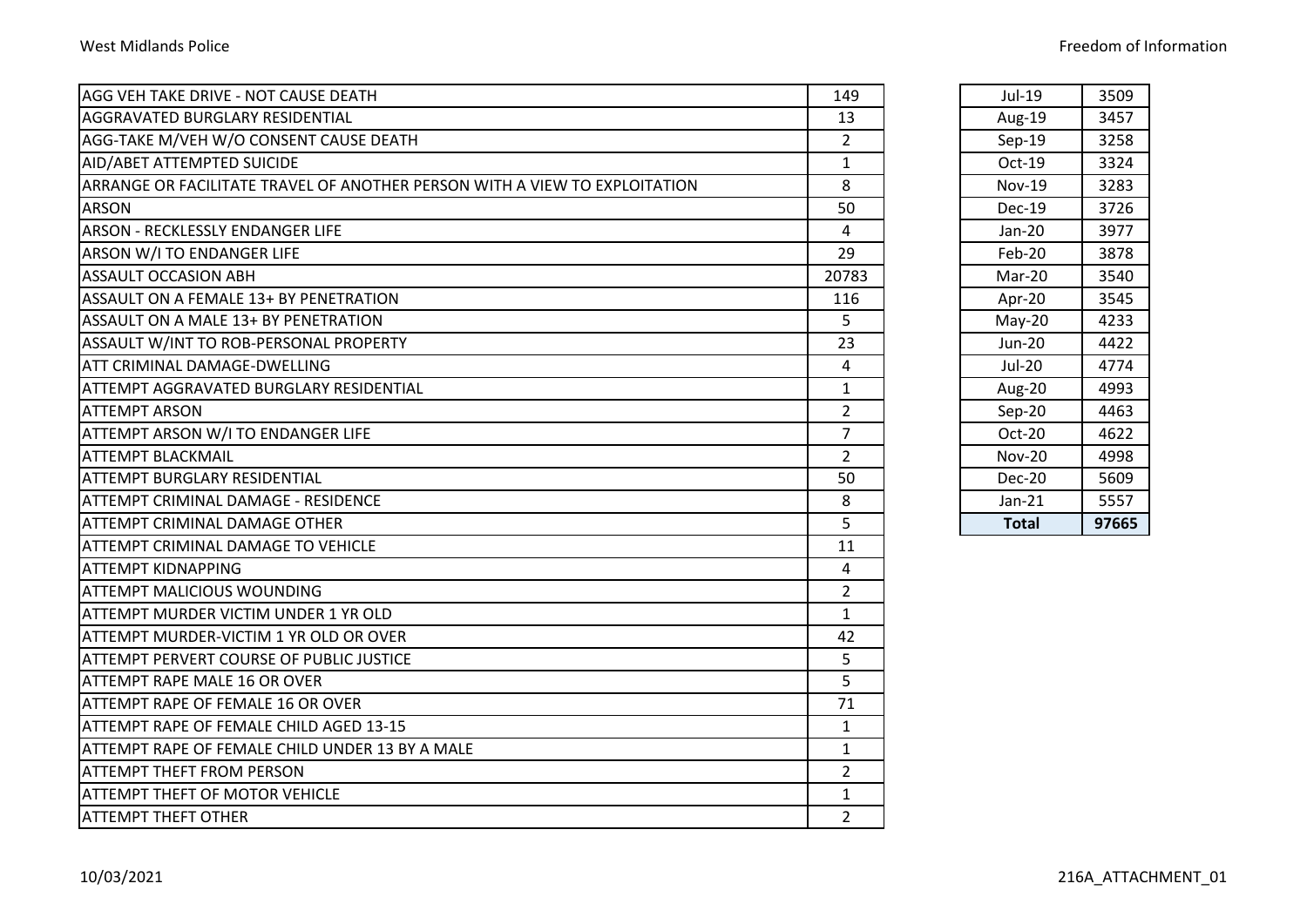|  |  |  | Freedom of Information |
|--|--|--|------------------------|
|--|--|--|------------------------|

| ATTEMPT TO CAUSE GBH W/I TO DO GBH                                       | 331            |
|--------------------------------------------------------------------------|----------------|
| <b>ATTEMPTED ROBBERY-PERSONAL PROPERTY</b>                               | 27             |
| <b>BIGAMY</b>                                                            | 8              |
| <b>BLACKMAIL</b>                                                         | 224            |
| BREACH A SEXUAL RISK ORDER/RISK OF SEXUAL HARM ORDER ETC                 | $\overline{2}$ |
| <b>BREACH OF A CRIMINAL BEHAVIOUR ORDER</b>                              | 10             |
| BREACH OF A FORCED MARRIAGE PROTECTION ORDER                             | $\overline{7}$ |
| BREACH OF INJUNCTION AGAINST HARASSMENT 1997                             | 315            |
| BREACH OF NON-MOLESTATION ORDER                                          | 3279           |
| <b>BREACH OF RESTRAINING ORDER</b>                                       | 1701           |
| BREACH OF STALKING ORDER/INTERIM STALKING ORDER                          | 10             |
| BREACH SHPO/SOPO/INTERIM SHPO/SOPO/FOREIGN TRAVEL ORDER                  | $\mathbf{1}$   |
| <b>BURGLARY BUSINESS AND COMMUNITY</b>                                   | 11             |
| <b>BURGLARY DWELLING CONSPIRE</b>                                        | $\mathbf{1}$   |
| <b>BURGLARY RESIDENTIAL</b>                                              | 633            |
| CARE WORKER ILL-TREAT/WILFULLY NEGLECT AN INDIVIDUAL                     | 5              |
| CAUSE FEMALE 16+ TO ENGAGE IN SEXUAL ACTIVITY - NO PENETRATION           | $\mathbf{1}$   |
| CAUSE FEMALE 16+ TO ENGAGE IN SEXUAL ACTIVITY W/O CONSENT                | $\mathbf{1}$   |
| CAUSE FEMALE U13 ENGAGE IN SEXUAL ACTIVITY - NO PENETRATION              | $\overline{2}$ |
| <b>CAUSE GBH WITH INTENT</b>                                             | 885            |
| CAUSE INT HARASSMENT/ALARM/DISTRESS                                      | 1263           |
| CAUSE MALE 16+ TO ENGAGE IN SEXUAL ACTIVITY - NO PENETRATION             | $\mathbf{1}$   |
| CAUSE MALE 16+ TO ENGAGE IN SEXUAL ACTIVITY W/O CONSENT                  | 4              |
| CAUSE SERIOUS INJURY BY DANGROUS DRIVING                                 | 1              |
| CAUSE SEXUAL ACTIVITY WITH MALE MENTAL PATIENT                           | 1              |
| CAUSE/INCITE CHILD PROSITUTION OR PORNOGRAPHY 13-17                      | $\mathbf{1}$   |
| CAUSING OR INCITING PROSTITUTION FOR GAIN                                | $\mathbf{1}$   |
| COMMIT ACT OUTRAGE PUBLIC DECENCY                                        | 3              |
| COMMIT OFFENCE WITH INTENT TO COMMIT A SEXUAL OFFENCE                    | $\mathbf{1}$   |
| <b>COMMON ASSAULT</b>                                                    | 23119          |
| CONSPIRE MURDER VICTIM 1 YR OLD OR OVER                                  | 4              |
| CORRUPT/IMPROPER EXERCISE OF POLICE POWERS AND PRIVILEGES BY A CONSTABLE | 6              |
| <b>CRIMINAL DAMAGE - RESIDENCE</b>                                       | 1203           |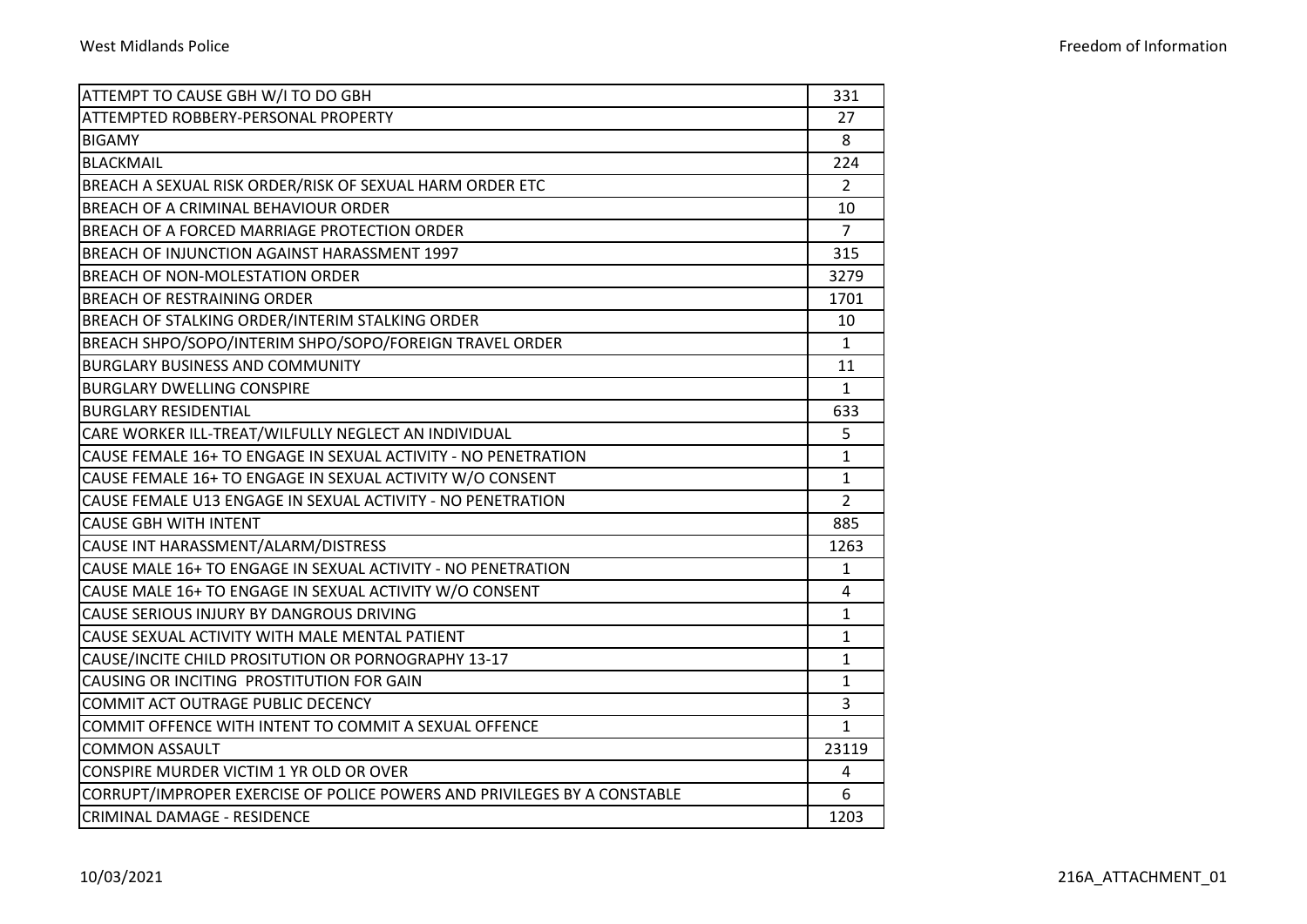| CRIMINAL DAMAGE ENDANGERING LIFE - RESIDENCE                                 | $\overline{2}$ |
|------------------------------------------------------------------------------|----------------|
| <b>CRIMINAL DAMAGE TO DWELLING</b>                                           | 1609           |
| <b>CRIMINAL DAMAGE TO OTHER BUILDING</b>                                     | 9              |
| <b>CRIMINAL DAMAGE TO VEHICLE</b>                                            | 1135           |
| <b>DANGEROUS DRIVING</b>                                                     | 3              |
| DELAY/OPEN POSTAL PACKET/MAILBAG - OPERATOR                                  | $\mathbf{1}$   |
| DEPOSIT NON-SPECIAL WASTE W/O LICENCE                                        | $\mathbf{1}$   |
| DISCLOSE PRIVATE SEXUAL PHOTOGRAPHS AND FILMS WITH INTENT TO CAUSE DISTRESS  | 414            |
| DISTRIBUTE INDEC PHOTO OF CHILD                                              | 16             |
| ENCOURAGE/ASSIST IN THE COMMISSION OF AN INDICTABLE ONLY OFFENCE             | $\mathbf{1}$   |
| ENGAGE IN CONTROLLING/COERCIVE BEHAVIOUR IN AN INTIMATE/FAMILY RELATIONSHIP  | 3272           |
| <b>EXPOSURE</b>                                                              | 6              |
| <b>FALSE IMPRISONMENT</b>                                                    | 312            |
| FEAR/PROVOCATION OF VIOLENCE                                                 | 641            |
| HARASSMENT                                                                   | 6676           |
| HARASSMENT/ALARM OR DISTRESS                                                 | 14             |
| HAVE ARTICLE BLADE/SHARP POINT PUBLIC PLACE                                  | $\mathbf{1}$   |
| HAVE OFFENSIVE WEAPON IN PUBLIC                                              | $\mathbf{1}$   |
| <b>HOLD PERSON IN SLAVERY OR SERVITUDE</b>                                   | 28             |
| ILL TREAT/ WILFUL NEGLECT A PERSON LACKING CAPACITY BY CARER                 | $\overline{2}$ |
| <b>INFLICTING GBH WITHOUT INTENT</b>                                         | 804            |
| INT. ENCOURAGING OR ASSISTING COMMISSION OF AN INDICTABLE OFFENCE NOT MURDER | $\mathbf{1}$   |
| <b>INTERFERE WITH VEHICLE</b>                                                | 10             |
| INTIMIDATE OR INTEND INTIMIDATE WITNESS IN CIVIL (NON CRIMINAL) PROCEEDINGS  | 13             |
| INTIMIDATE WITNESS / JUROR                                                   | 182            |
| <b>KIDNAPPING</b>                                                            | 76             |
| MAKE INDECENT PHOTOGRAPH OF CHILD                                            | $\mathbf{1}$   |
| <b>MALICIOUS WOUNDING</b>                                                    | 3987           |
| <b>MANSLAUGHTER</b>                                                          | 3              |
| MULTIPLE UNDEFINED OFFENDERS - RAPE OF FEMALE 16 OR OVER                     | $\overline{7}$ |
| MURDER-VICTIM 1 YR OLD OR OVER                                               | 22             |
| OBTAIN/DISCLOSE PERSONAL DATA WITHOUT CONSENT OF CONTROLLER                  | $\mathbf{1}$   |
| OTHER CRIMINAL DAMAGE                                                        | 1727           |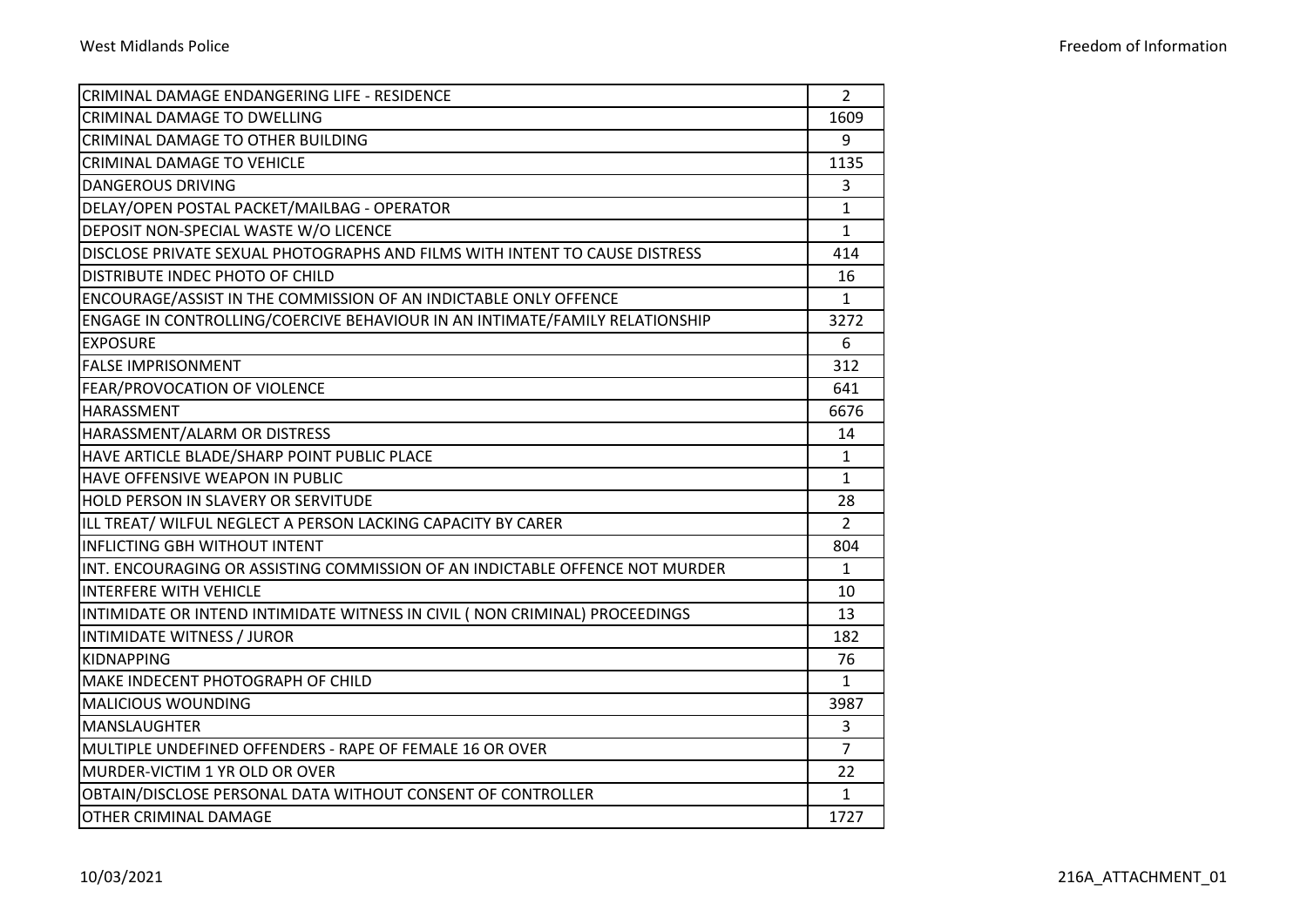| OWNER/ PERSON IN CHARGE OF DOG DANGEROUSLY OUT OF CONTROL CAUSING INJURY PERSON | 34             |
|---------------------------------------------------------------------------------|----------------|
| PERVERT COURSE OF PUBLIC JUSTICE                                                | 13             |
| POLICE - MALICIOUS WOUNDING                                                     | $\overline{2}$ |
| POLICE - S.47 ASSAULT OCCASIONING ACTUAL BODILY HARM                            | $\mathbf{1}$   |
| POSS A/WEAPON W/I CAUSE FEAR OF VIOLENCE                                        | $\overline{2}$ |
| POSS IMIT F/ARM W/I CAUSE FEAR/VIOLENCE                                         | 5              |
| POSSESS EXTREME PORNOGRAPHIC IMAGES - BESTIALITY                                | $\mathbf{1}$   |
| POSSESS F/ARM W/I CAUSE FEAR VIOLENCE                                           | 28             |
| POSSESS FIREARM COMMIT SCH.1 OFFENCE                                            | $\mathbf{1}$   |
| POSSESS FIREARM WITH INTENT TO ENDANGER LIFE                                    | 8              |
| <b>POSSESS PROHIBITED WEAPON</b>                                                | $\mathbf{1}$   |
| PRACTISE DECEPTION INTENDING PERSON LEAVE UK AND BE SUBJECT TO FORCED MARRIAGE  | 11             |
| IPREVENT LAWFUL & DECENT BURIAL DEAD BODY                                       | $\mathbf{1}$   |
| <b>PROCURE MISCARRIAGE OF ANOTHER</b>                                           | $\mathbf{1}$   |
| PURSUE COURSE OF CONDUCT IN BREACH OF S1(1) WHICH AMOUNTS TO STALKING           | 4407           |
| PUTTING PEOPLE IN FEAR OF VIOLENCE                                              | 167            |
| RACIALLY AGGRAVATED CRIMINAL DAMAGE TO A DWELLING                               | $\mathbf{1}$   |
| RACIALLY AGGRAVATED CRIMINAL DAMAGE TO VEHICLE                                  | 5              |
| RACIALLY AGGRAVATED OTHER CRIMINAL DAMAGE                                       | $\mathbf{1}$   |
| RACIALLY/RELIGIOUSLY AGGRAVATED COMMON ASSAULT                                  | 33             |
| RACIALLY/RELIGIOUSLY AGGRAVATED CRIMINAL DAMAGE - RESIDENCE                     | $\overline{2}$ |
| RACIALLY/RELIGIOUSLY AGGRAVATED FEAR/PROVOCATION OF VIOLENCE (S4)               | $\overline{7}$ |
| RACIALLY/RELIGIOUSLY AGGRAVATED HARASSMENT WITH FEAR OF VIOLENCE                | $\mathbf{1}$   |
| RACIALLY/RELIGIOUSLY AGGRAVATED HARASSMENT WITHOUT VIOLENCE S2                  | 29             |
| RACIALLY/RELIGIOUSLY AGGRAVATED INFLICTING GBH WITHOUT INTENT                   | $\mathbf{1}$   |
| RACIALLY/RELIGIOUSLY AGGRAVATED INTENTIONAL HARASSMENT,ALARM OR DISTRESS        | 48             |
| RACIALLY/RELIGIOUSLY AGGRAVATED S47 ASSAULT AND MALICIOUS WOUNDING              | 33             |
| RAPE OF FEMALE 16 OR OVER                                                       | 1818           |
| RAPE OF FEMALE CHILD AGED 13-15                                                 | 6              |
| RAPE OF FEMALE CHILD UNDER 13 BY A MALE                                         | 9              |
| <b>RAPE OF MALE 16 OR OVER</b>                                                  | 32             |
| RAPE OF MALE CHILD UNDER 13 BY A MALE                                           | $\mathbf{1}$   |
| REQUIRE PERSON TO PERFORM FORCED OR COMPULSORY LABOUR                           | $\overline{2}$ |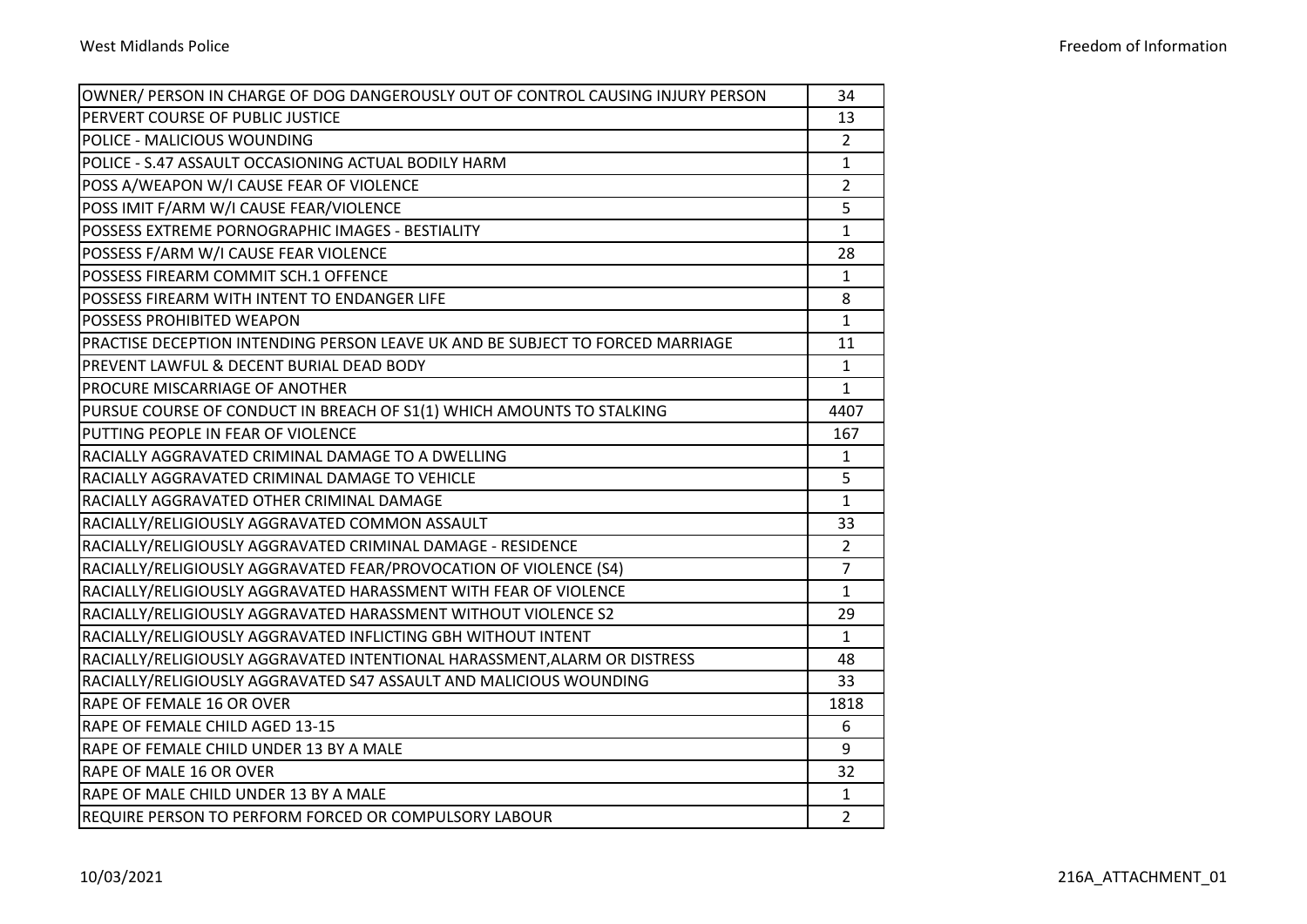|  | Freedom of Information |
|--|------------------------|
|--|------------------------|

| <b>ROBBERY-BUSINESS PROPERTY</b>                                              | $\overline{2}$ |
|-------------------------------------------------------------------------------|----------------|
| ROBBERY-PERSONAL PROPERTY                                                     | 433            |
| SEND COMMUNICATION/ARTICLE CONVEYING A THREATENING MESSAGE                    | 5453           |
| SEND COMMUNICATION/ARTICLE CONVEYING FALSE INFORMATION                        | 273            |
| SEND COMMUNICATION/ARTICLE CONVEYING INDECENT/GROSSLY OFFENSIVE MESSAGE       | 1219           |
| SEND COMMUNICATION/ARTICLE WHOLE/PART OF AN INDECENT/GROSSLY OFFENSIVE NATURE | 254            |
| SEND OBSCENE INDECENT ARTICLE BY POST                                         | 1              |
| SEX WITH AN ADULT RELATIVE - OFFENDER 16+, RELATIVE 18+ PENETRATION           | 3              |
| SEX WITH AN ADULT RELATIVE: CONSENTING TO PENETRATION - OFF16+, RELATIVE 18+  | $\overline{2}$ |
| SEXUAL ACTIVITY WITH FEMALE U16 - OFFENDER 18+ PENETRATION                    | $\mathbf{1}$   |
| SEXUAL ACTIVITY WITH MALE MENTAL PATIENT                                      | $\mathbf{1}$   |
| SEXUAL ACTIVITY WITH MALE U16 - OFFENDER 18+                                  | $\mathbf{1}$   |
| SEXUAL ASSAULT ON A FEMALE 13 OR OVER                                         | 352            |
| SEXUAL ASSAULT ON A MALE 13+                                                  | 26             |
| SEXUAL ASSAULT ON A MALE CHILD U13                                            | $\overline{2}$ |
| SEXUAL ASSAULT ON FEMALE CHILD UNDER 13                                       | 4              |
| <b>SOLICITE TO MURDER</b>                                                     | $\mathbf{1}$   |
| <b>STALKING INVOLVING FEAR OF VIOLENCE</b>                                    | 346            |
| STALKING INVOLVING SERIOUS ALARM/DISTRESS                                     | 507            |
| TAKE CONVEYANCE W/O CONSENT                                                   | 7              |
| TAKE MOTOR/VEH W/O OWNER CONSENT                                              | 353            |
| <b>TAMPER WITH M/VEHICLE</b>                                                  | $\mathbf{1}$   |
| <b>THEFT BY EMPLOYEE</b>                                                      | 1              |
| THEFT DWELLING NOT MACHINE/METER                                              | 1197           |
| THEFT FROM AUTO MACH/METER                                                    | 3              |
| THEFT FROM MOTOR VEHICLE                                                      | 31             |
| <b>THEFT FROM PERSON</b>                                                      | 81             |
| THEFT MAIL BAG/POST PACKET                                                    | 3              |
| THEFT OF MOTOR VEHICLE                                                        | 144            |
| THEFT OF P/CYCLE                                                              | 5              |
| <b>THEFT OTHER</b>                                                            | 537            |
| THREATEN DAMAGE OWN PROP ENDANGER LIFE                                        | $\overline{7}$ |
| THREATEN PERSON WITH A BLADE/SHARPLY POINTED ARTICLE IN A PUBLIC PLACE        | 58             |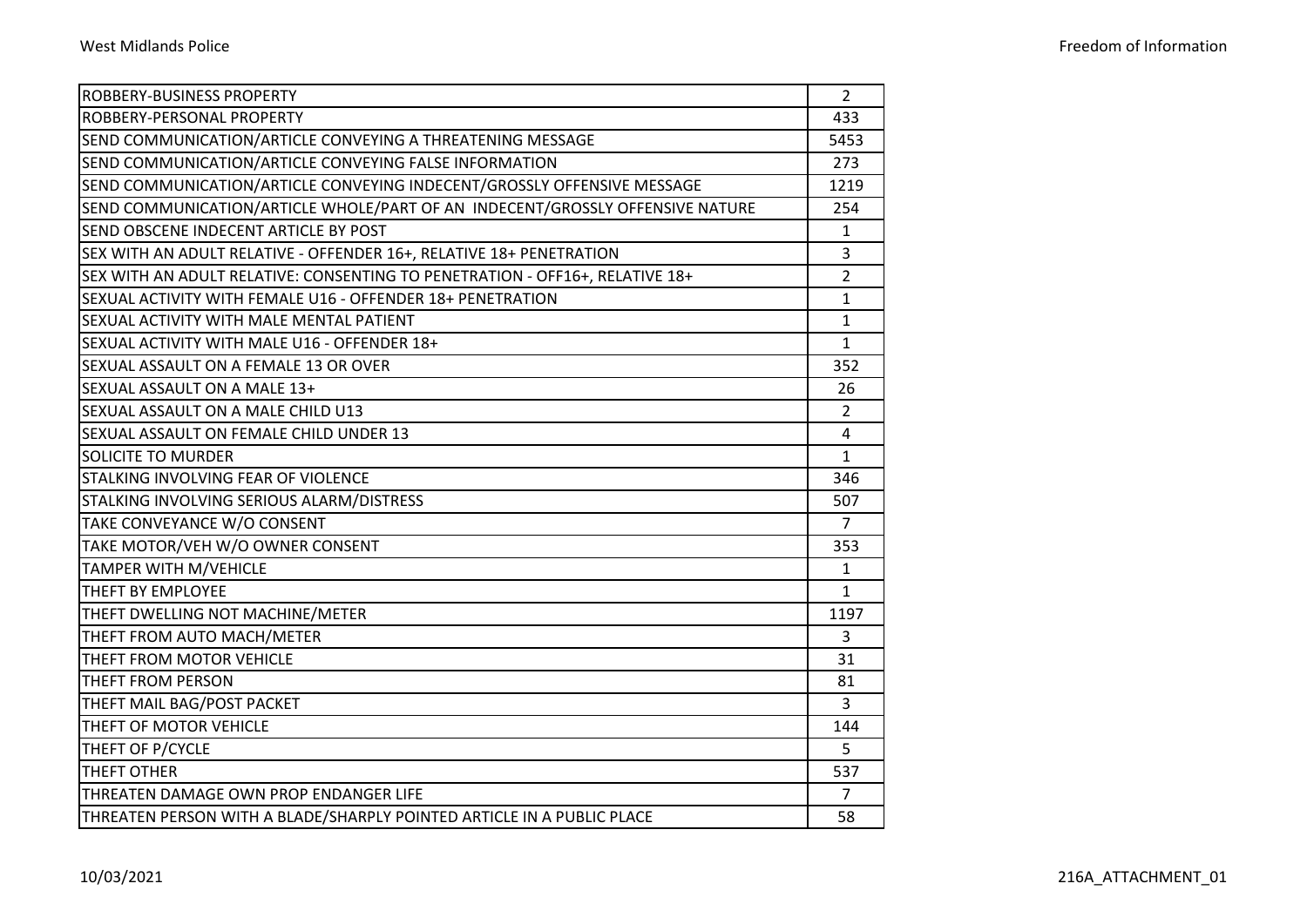| THREATEN PERSON WITH OFFENSIVE WEAPON IN A PUBLIC PLACE                        | 13    |
|--------------------------------------------------------------------------------|-------|
| THREATEN TO DAMAGE PROPERTY                                                    | 1605  |
| THREATEN WITNESS / JUROR                                                       | 61    |
| <b>THREATS TO KILL</b>                                                         | 2393  |
| TRANSFER CRIMINAL PROPERTY - MONEY LAUNDERING                                  | 1     |
| USE VIOLENCE/THREATS/A FORM OF COERCION TO CAUSE PERSON TO ENTER INTO MARRIAGE | 26    |
| <b>VOYEURISM</b>                                                               | 20    |
| WILFULLY ASSAULT YOUNG PERSON UNDER 16                                         | 12    |
| <b>WILFULLY EXPOSE YOUNG PERSON UNDER 16</b>                                   | 4     |
| <b>WILFULLY ILL-TREAT YOUNG PERSON UNDER 16</b>                                |       |
| WILFULLY NEGLECT YOUNG PERSON UNDER 16                                         | 1     |
| <b>Total</b>                                                                   | 97665 |

## *by Clear up Code Description*

| <b>Clear up Code Description</b>   | <b>Number</b> |
|------------------------------------|---------------|
| <b>Adult Caution (Alt Offence)</b> | 77            |
| Caution - Adult                    | 720           |
| Caution - Youth                    | 16            |
| Charge                             | 3698          |
| Charge / Summons (Alt Offence)     | 1371          |
| <b>Community Resolution</b>        | 650           |
| Filed, no Susp, no further eng     | 1734          |
| Further non-Police Action          | 340           |
| Non-Crime                          | 9             |
| Not Public Interest CPS            | 4             |
| Not Public Interest Police         | 61            |
| <b>Offender Died</b>               | 19            |
| Postal Charge                      | 733           |
| Postal Charge (Alt Offence)        | 188           |
| Susp ID: No Victim Support         | 63673         |
| Susp ID: Not in public interest    | 20            |